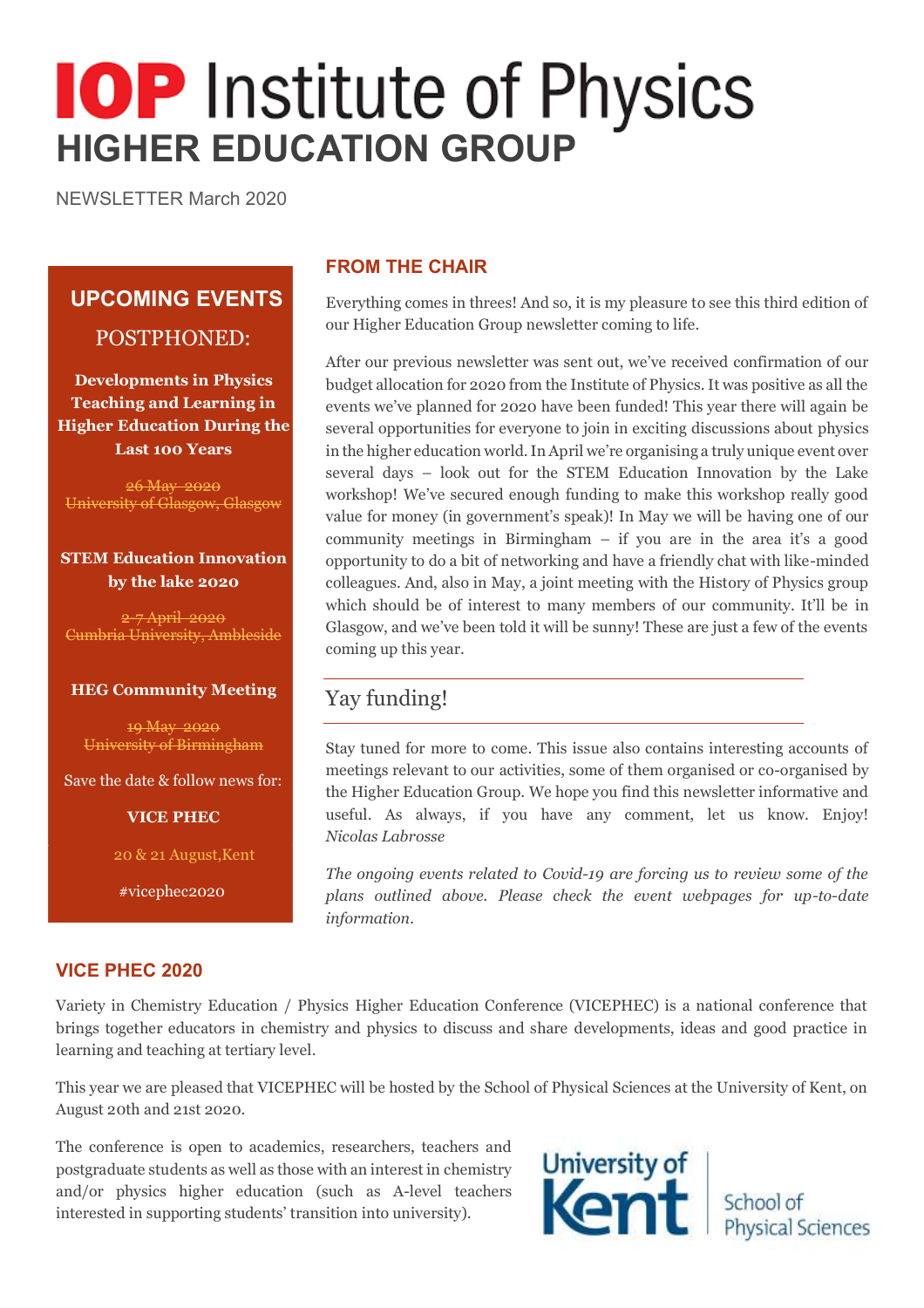The site <http://vicephec.org/2020/> will be continually updated with information regarding our programme including our keynote speakers, how to register for the conference, and information about submitting abstracts for the different sessions during the conference. You can also find more information about us, VICEPHEC, and how to get here, but if you have any questions or want more details please do not hesitate to email us at 2020@vicephec.org, or follow us on twitter @vicephec for updates.

The IoP Higher Education Group will be holding a Satellite meeting, before the main VICE/PHEC conference. The satellite meeting and the AGM of the IoP Higher Education group will be held on Wednesday August 19th directly before VICE/PHEC. The AGM will last no more than 45 minutes and all Group members are encouraged to attend. If group members have items they would like to raise please contact the IoP HE group secretary (helen.heath@bristol.ac.uk).

### **DEVELOPMENTS IN PHYSICS TEACHING AND LEARNING IN HIGHER EDUCATION DURING THE LAST 100 YEARS [POSTPHONED UNTIL FURTHER NOTICE]** 26 May 2020, University of Glasgow, Glasgow, UK

The way that students learn, and the way we teach, has changed a lot during the last 100 years partly due to evolutions in physics itself, partly due to changes in technology and partly due to better understanding of what is effective. Students' learning, and the concept of "active learning", have many dimensions which have changed over time. The purpose of physics education (both for students and teachers) is often neglected as a crucial factor as is the need for an internal focus in the student's mind.

This meeting, jointly organised by the IOP Higher Education and History of Physics groups, will be an excellent opportunity to discuss the developments in Physics teaching in Higher Education over the last 100 years, what we can learn from this perspective, and how learning and teaching physics at University may evolve in the future.

**This event is open to all with an interest and you can now register. Attendance is free; however, preregistration is required.** <https://www.iopconferences.org/iop/frontend/reg/thome.csp?pageID=950553&eventID=1492>

#### **STEM EDUCATION INNOVATION BY THE LAKE 2020 [POSTPHONED UNTIL 29 SEP – 4**

**OCT**] 2-7 April 2020, Cumbria University, Ambleside

The last ten years have seen an explosion of new insights from the science of how people learn, with radical implications for university learning and teaching. The research has highlighted how different educational elements are best combined to help students become independent thinkers in the domains of science, technology, engineering, and mathematics (STEM).

This intensive training, by scientists for scientists, will bring together beginners and advanced instructors, as well as emerging education researchers, across a wide range of STEM subjects. It will offer an integrated vision of science education for the 21st century by the combination of the following sessions:

The Active Futures in STEM Education sessions will provide an introduction to the latest research on how students learn science. It will take a hands-on approach, applying evidence-based ideas to the instructional activities created by the participants, and giving help and feedback on practical implementation.

The Professional development for Emerging Education Researchers (PEER) sessions will teach how to conduct education research effectively. Participants will learn how to identify, design and develop education research projects, collaborate ethically, and evaluate the effectiveness of instruction. <http://stem2020.iopconfs.org/Home>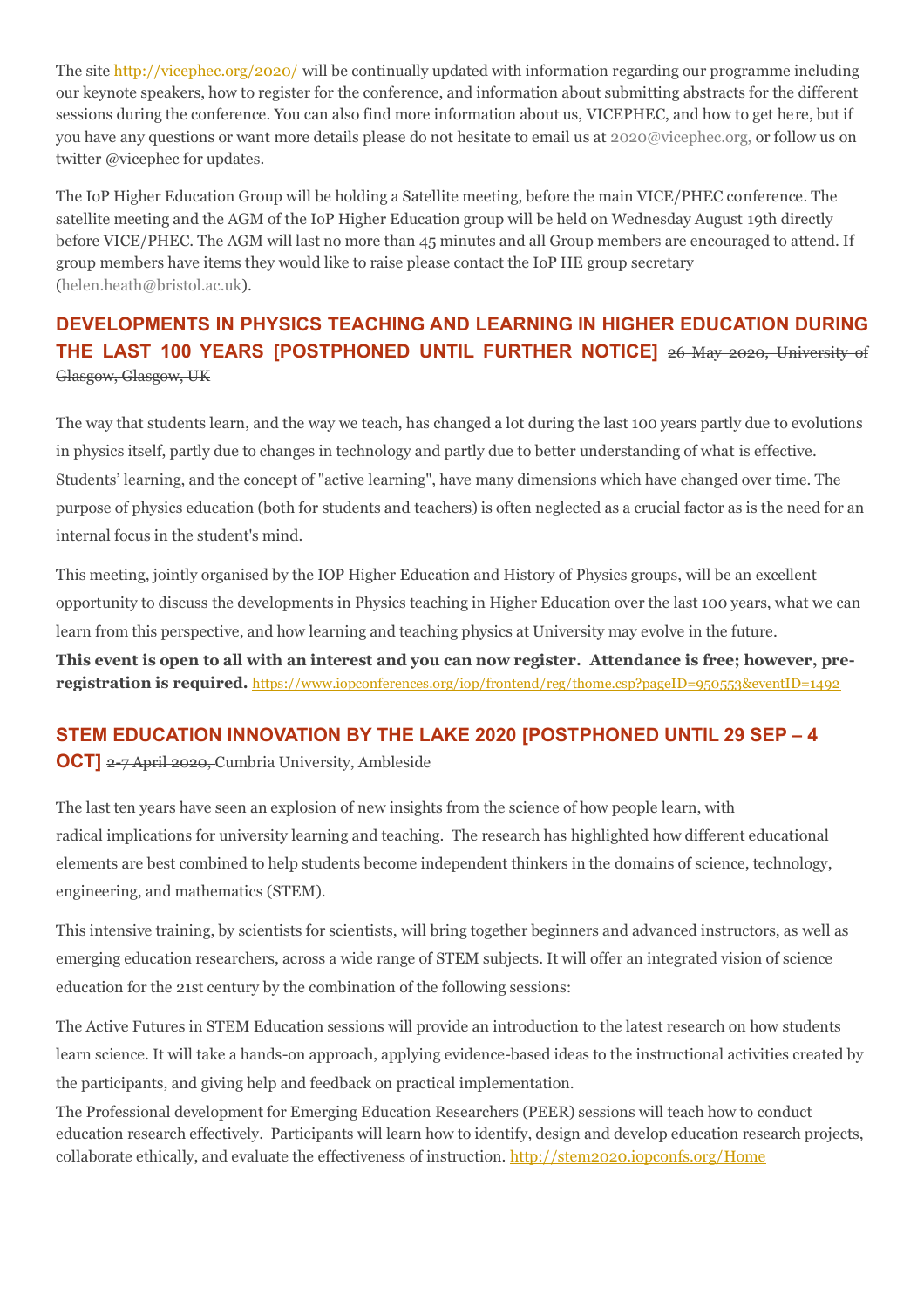#### **SUCCESS FOR FIRST IOP NETWORK MEETING FOR PHD SUPERVISORS**



*Fruitful discussions at the PhD supervisor network meeting*

The inaugural IOP PhD supervisor network meeting was on the 21st November at IOP headquarters. The meeting was a great success, with a range of very interesting talks that each drove a rich and thoughtful discussion about PhD supervision more generally, as well as the specific issues faced by Physics PhD supervisors.

Helen Gleeson, the THE PhD supervisor of the year 2018 gave an personal narrative of her experiences in mentoring PhD students, highlighting the work she has done, both on an individual level and at institutional level at both Manchester and Leeds, to elevate the PhD student experience.

Doug Cleaver introduced the UKCGE research supervisor recognition programme, detailing how the programme has been devised to help established academics reflect on their own PhD supervision, and help progress current supervision to focus on a more structured, regulated and time-limited approach.

Kiri Humphries shared her experiences in laying out a programme of training for PhD students at Leicester, providing an administrator's perspective on the difficulties in helping students reflect on their learning outcomes.

Chris Arridge provided a detailed overview of the current crisis in PhD student wellbeing, raising the frightening statistics showing the level of stress and anxiety within our students. He discussed strategies for providing a supportive and positive environment to help give students control over their environment, helping to reduce these negative stresses.

Tom Stallard provided a personal account of how his work at Leicester has helped develop support structures and networks for both his personal students, as well as within the wider cohort.

Finally, there was a detailed discussion of the leading issues facing Physics supervisors. *Dr Tom Stallard*

#### **SATELLITE MEETING REPORT- HOW CAN WE HELP PHYSICS STUDENTS FLOURISH?**

Before the excitement of VICE/PHEC 2019 the IoP Higher Education Group met for a satellite meeting asking, "How can we help physics students flourish?". Fabienne Vailes from Bristol University, whose research looks at the reasons for students languishing or flourishing, was unable to be with us but provided a set of videos to start the discussion. We considered what was meant by well-being. Fabienne emphasised that for flourishing students we need flourishing staff and encouraged us to think about what recharges our batteries to enable us to support students. In a final exercise we

#### **WE NEED YOU!**

Do you have an interesting higher education project? Attracted some funding? Have examples of good practice to share? We need you to tell us! We would love to include your stories in the next edition of the newsletter later this year. Submissions of around 400 words with images are encouraged. Please contact Emily Brunsden

discussed what we could influence at various levels. Fabienne's twitter handle is @flourishinghe.

Following on from Fabienne's presentation there were three talks on specific initiatives. Gaynor Gardener from the IoP presented IoP initiatives to support students including student ambassadors and programmes of events to engage students. The IoP's aim is to build a thriving community of young physicists –an aim I hope we would all support. Alex Crombie then discussed new initiatives at Sheffield Hallam to help students hit the ground running. This included a pre-enrolment activity measuring g locally, with discussions on what the students had done on arrival. Getting students doing course related content early. Alison Voice from the University of Leeds presented the BEST survey in "Belonging and Engaging- factors for success in Physics". This is a Longitudinal survey looking at how students are feeling as they transition into Higher Education. For example, comparing how wellprepared students think they are with how well they find they are coping. The

survey gathers enough information to track students through their career.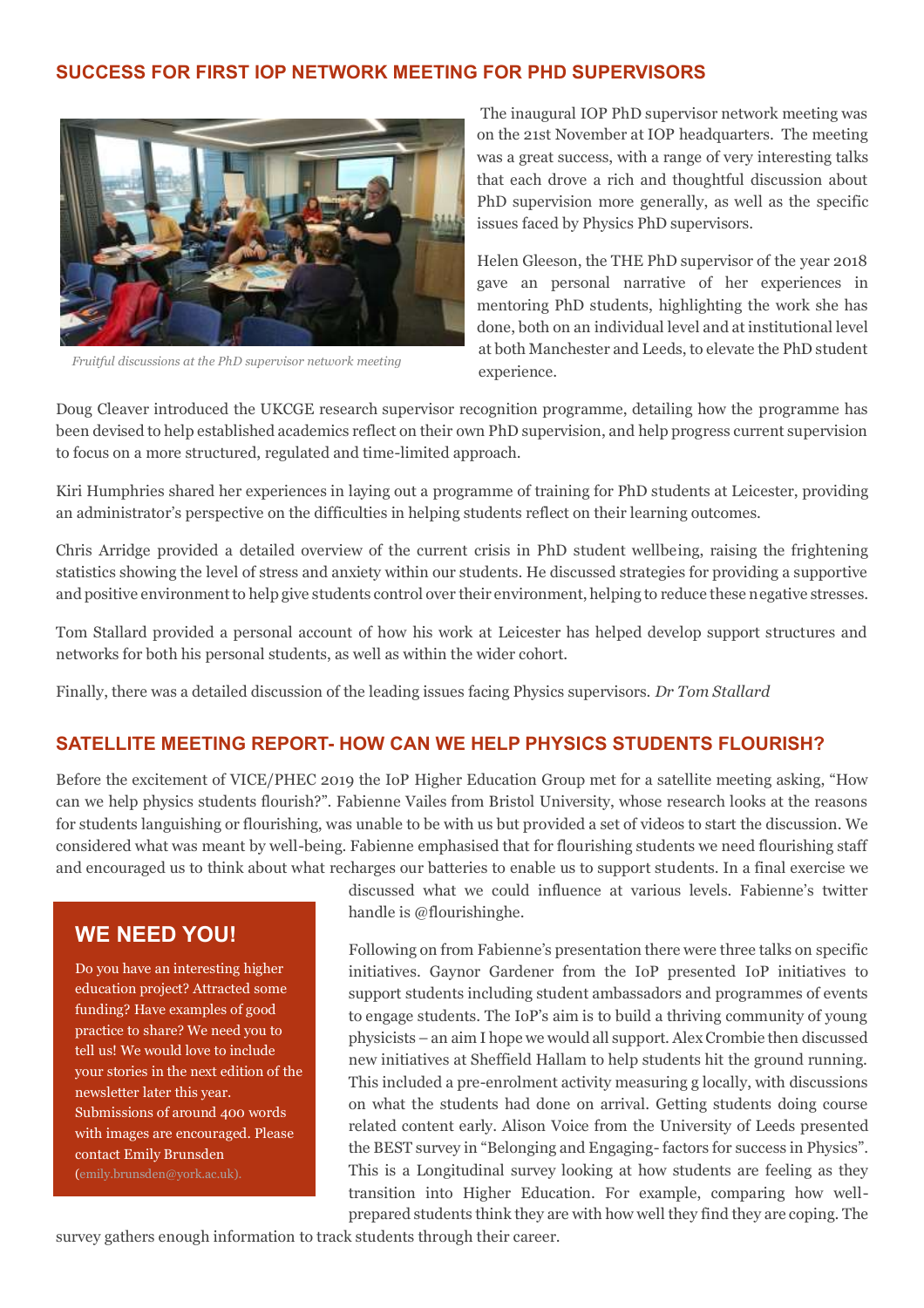The meeting included some interesting discussions and sharing of ideas and good practice in a difficult area. Most of the materials from the presentations are available on the Higher Education Group, event resources web page. *Helen Heath*

#### **WORKSHOP REPORT: SPACE TEACHING PRACTICE**

Spacecraft engineering and space science attract highly motivated students who seek employment in the rapidly

evolving space sector, and academics aim to deliver engaging and authentic learning experiences that develop the skills and knowledge needed by graduates. The Space Universities Network (SUN) and the IOP Higher Education Group organised a joint a one-day workshop on 8 July 2019 to share good practice in the teaching of space engineering and space science at university level. The event was held at IOP Headquarters and was organised by the SUN Workshop Working Group led by Ian Raper (UCL) and Mark Jones (Open University) for HEG.



*Small group discussions at the joint workshop are good networking time.*

The day was organised such that there could be in-depth discussions about three case studies of innovative teaching (described briefly below). In addition, all participants had the opportunity to give a "2-minute" pitch about any teaching initiative that they had been involved in (7 of the 23 attendees did so). There was also a briefing by Jason Maroothynaden from the European Space Agency (ESA) about the ESA Lab@ programme.

The case studies were as follows. Nigel Bannister (Leicester University) described how he uses NASA's GMAT software for a third-year undergraduate module on astrodynamics. After a brief introduction to the software, students engage with a set of mission scenarios that develop their understanding of the underlying physical principles and give them confidence to tackle increasingly complex problems. Students present their assessed work using GMAT itself and this allows for an interactive discussion of their results.

Pau Cuartielles (Cranfield University) described the experience of postgraduate students participating in the "Drop your thesis" programme run by ESA Academy. This is for a short duration (few seconds) microgravity experiment that is run using a vacuum drop tower facility in Bremen. Projects cover a timeline of about 1 year, and experiment proposals have a adoption rate of around 50%. ESA covers the costs to access facilities and expenses for students' travel and accommodation. Experiments are designed, proposed and run by students (with supervisor's guidance).

Mark Jones (Open University) described the use of Mars rover simulation for distance learning students on a master's

## **UPDATES!**

Make sure your details are up to date in the IOP member database! This helps us understand the HEG and how we can be useful to you. It only takes a minute to review your details at the link below.

[https://applications.iop.org/](https://applications.iop.org/MembershipLogin.aspx#gref) [MembershipLogin.aspx#gref](https://applications.iop.org/MembershipLogin.aspx#gref) level programme in space science. This exercise aims to develop teamworking skills that are relevant to working in the space sector. The simulation uses a physical Mars yard with data from real sources (archival data from NASA's Curiosity rover). Virtual teams plan and run their mission in a resource-limited and time-pressured situation that mirrors real Mars rover operations. Students report that they enjoy the authenticity of the task and that it is successful in developing their team-working skills.

The workshop provided allocated time for small group discussions about the case studies. The attendees could consider the case studies in detail and reflect on application to their own teaching. Feedback (from 14 of the 23 participants) indicated that the meeting met its key aim in that all respondents either strongly agreed (64%), or agreed (36%) that it was useful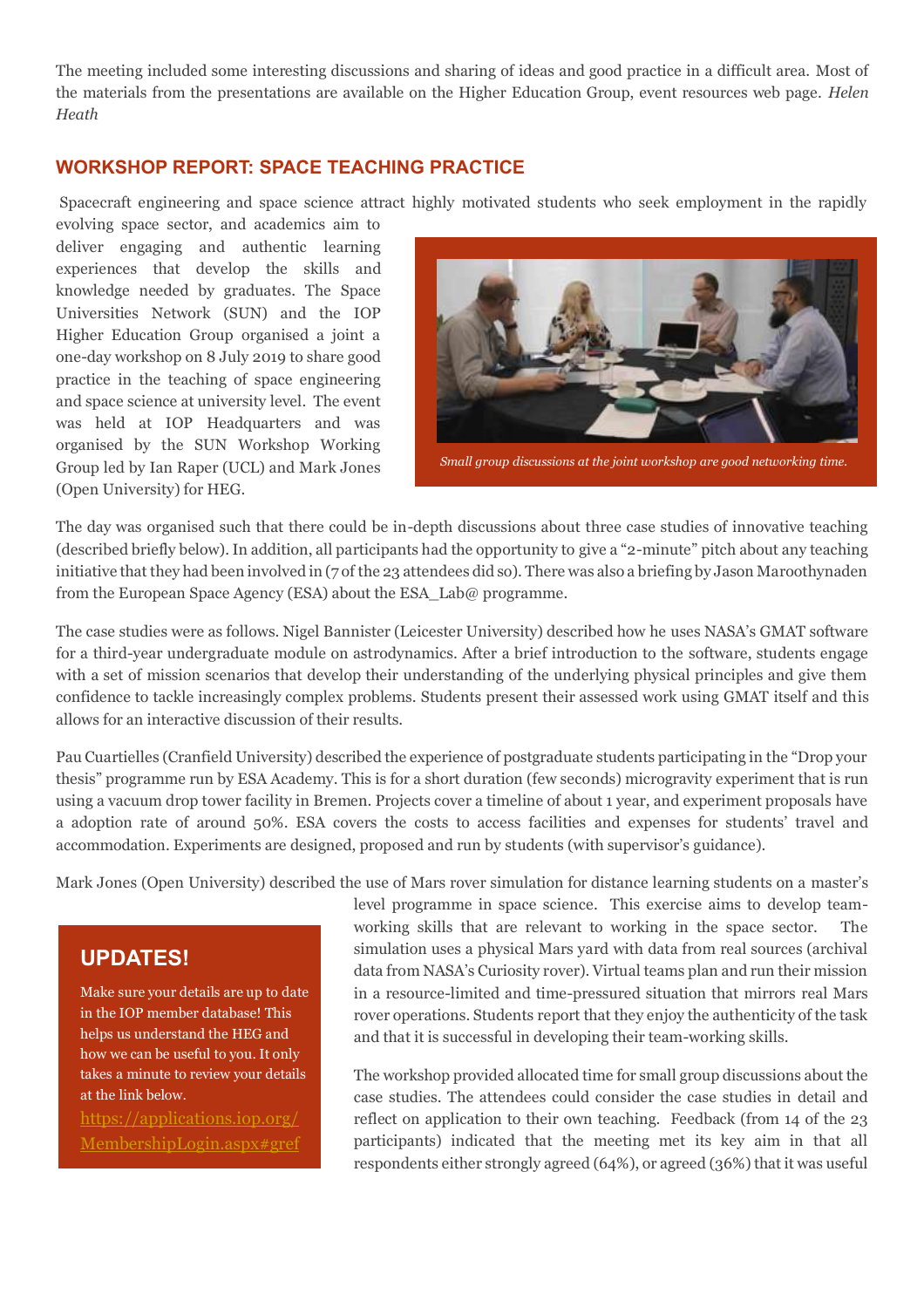or helpful in informing their teaching practice. Videos of the presentations made at the workshop are available from the SUN website at https://www.spaceuniversitiesnetwork.ac.uk/news-events/events/spaceteaching-practice-workshop-2019

The Space Universities Network is open to all academics involved in teaching space-related topics at university level and welcomes new members. For more information, see the website [www.spaceuniversitiesnetwork.ac.uk/join-us.](http://www.spaceuniversitiesnetwork.ac.uk/join-us) *Mark Jones*

#### **BERA 2019 – UNIVERSITY OF MANCHESTER 10-12TH SEP**

This conference had an international attendance with many from Australia and Singapore attending and presenting, as well as representations from many of the UK education establishments and universities. The main theme of the conference is education at all levels from primary to higher education. Important for me was the division- Science Interest Group. It was a great opportunity to present my paper to such a focus group and to learn from the other presenters too. I received positive feedback on my research and some suggestions came through in the question session. With my data collection ended this month the conference was also timely to pick up expert advice on analysis methods used by others and also new references to follow up on.

There were a number of physics related presentations which are summarised below as I believe they would be of interest to the IOP. Other talks related to STEM, Science Capital and data analysis from existing data bases.

#### **Do women-only spaces in physics still matter? Judith Hillier; University of Oxford, UK**

The Department run a conference in Oxford University for female physics undergraduates from other universities – This is a 4 days residential event. The presenter gave the following statistics:

50% of female physics undergraduates are on track for gaining a 1st then 30% are on track for 2:1 so this is evidence of that women in physics are an academic elite. 50% physics undergraduates do not have physics backgrounds in the family

Issued with a questionnaire pre and post conference showed that measures of self-concept and self- efficacy had improved. Over the time of conference there is a 20% increase in Physics Identity and Confidence to succeed up to 60% from 40%. They addressed the question: Why does it matter that the conference is a women-only space? It was concluded that it provided a safe space for gendered experiences to be related and the women could learn how to navigate the space

## **MEET THE COMITTEE**



I am Nicolas Labrosse and I chair the Higher Education Group of the Institute of Physics and my goal is to develop it to become one of the most important IOP Group. I also joined the IOP Degree Accreditation Committee (as well as its team of assessors), and I do various other bits for IOP to promote Physics and Higher Education in general. I am currently a Senior Fellow of the University of Glasgow's Recognising Excellence in Teaching scheme, and Fellow of the Higher Education Academy. I am also a Fellow of the Institute of Physics, and Fellow of the Royal Astronomical Society. My current educational research focuses on student transitions and student engagement. I am passionate about learning and teaching in higher education, supporting our students, and working with them to build an environment enabling all of us to flourish as individuals.

Also reported was the Women in Physics work by Janice Miller Friedmann – Oxford Uni dept of Education. A paper is imminent in the Journal of Research and Science Teaching entitled Cultivating the Physicist Identity it describes the traits of women who are successful in physics.



Successful women had attitudes towards challenges which were unique – like men if they had 30% of requirements for a career position they applied – rejection letters didn't matter – their attitude was about acceptance